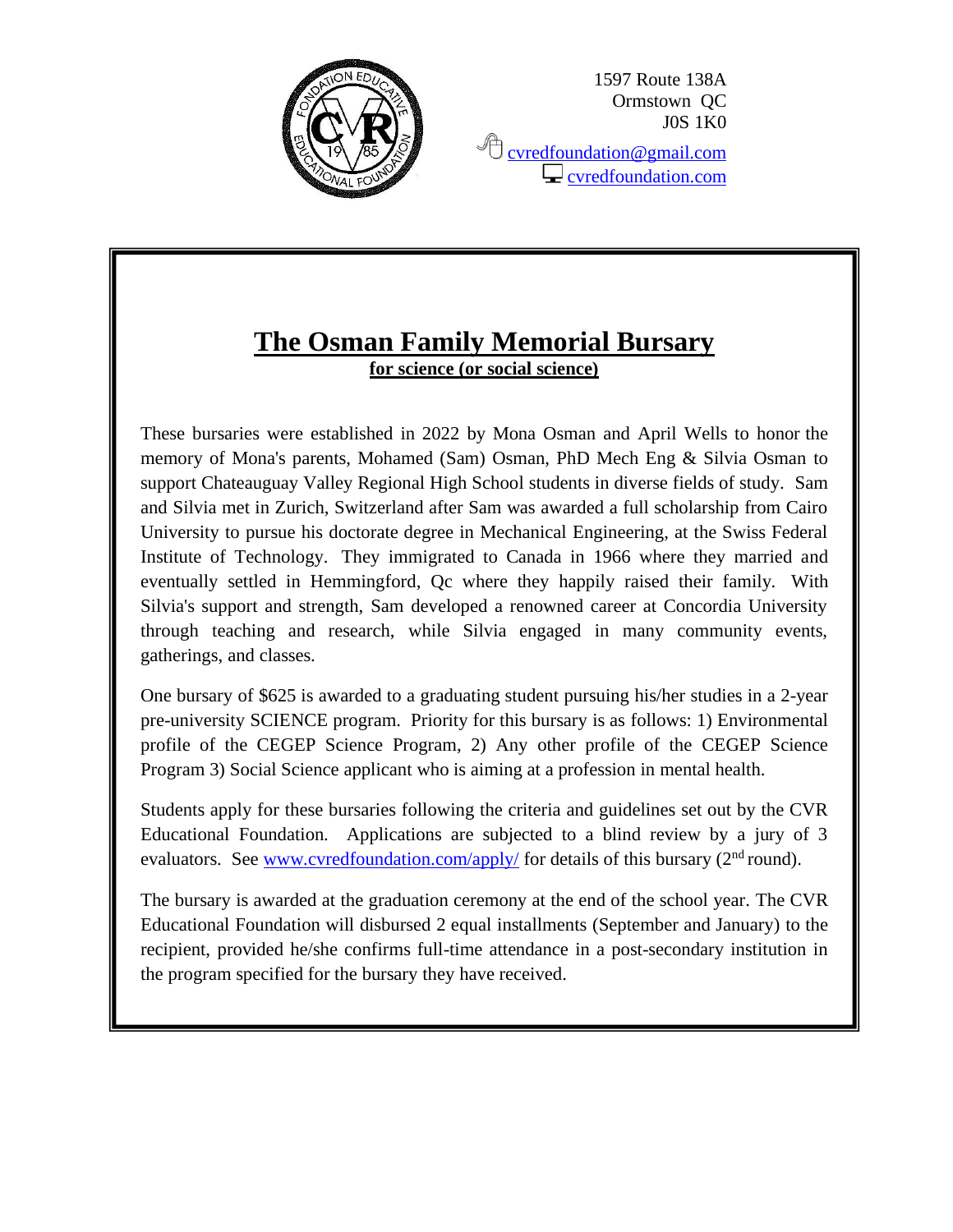# **The Osman Family Memorial Bursaries**

### **Criteria for the Science Bursary**

Dear applicant,

Bear in mind that the following criteria are used by the jury members that will review your submission. Please feel free to show this document to the people who will be writing your letters of reference.

#### **1. Letters of Intent (10 points)**

A letter of intent, identifying post-secondary education goals with the environmental profile of the 2-year Science Program in CEGEP being prioritized. Students applying in any other profile of the 2-year Pre-university Science program in CEGEP and the Social Science program (aiming at a career in mental health) are invited to apply. The student must state what experience(s) influenced his/her chosen career path. Within this context, the following may be used as examples, if applicable:

- School life (sports, cultural, leadership);
- Community life (working for service groups, sports, church or agricultural organizations);
- Work experience (part time and summer jobs)
- Any other relevant information

#### **2. Financial Assessment Form (20 points)**

The applicant must express the need for financial support by completing the **Financial Need Assessment** form. Extenuating circumstances should be detailed if applicable.

#### **3. Two Letters of Reference, one from a CVR Educator and one from outside the school milieu (10 points)**

#### • **Letter of Reference from a CVR Educator**

- o Student's ability as perceived by an educator (Student's character, academic success and how involvement at school has shaped this applicant; i.e. sports, culture, leadership, etc.).
- o Post-secondary academic potential.
- o General work ethic (Student's work habits and attitude).
- **Letter of Reference from outside CVR or the school milieu**
	- o Character Reference (General demeanor and work ethic as observed by the author).
- **At the discretion of the evaluator**

#### **4. Marks (10 points)**

The student must submit the most recent Achievement Record issued by MEES (Ministère de l'Éducation et de l'Enseignement supérieur du Québec) and the latest (Term 2) CVRHS report card. *Both demonstrating an overall average of 80% or higher.*